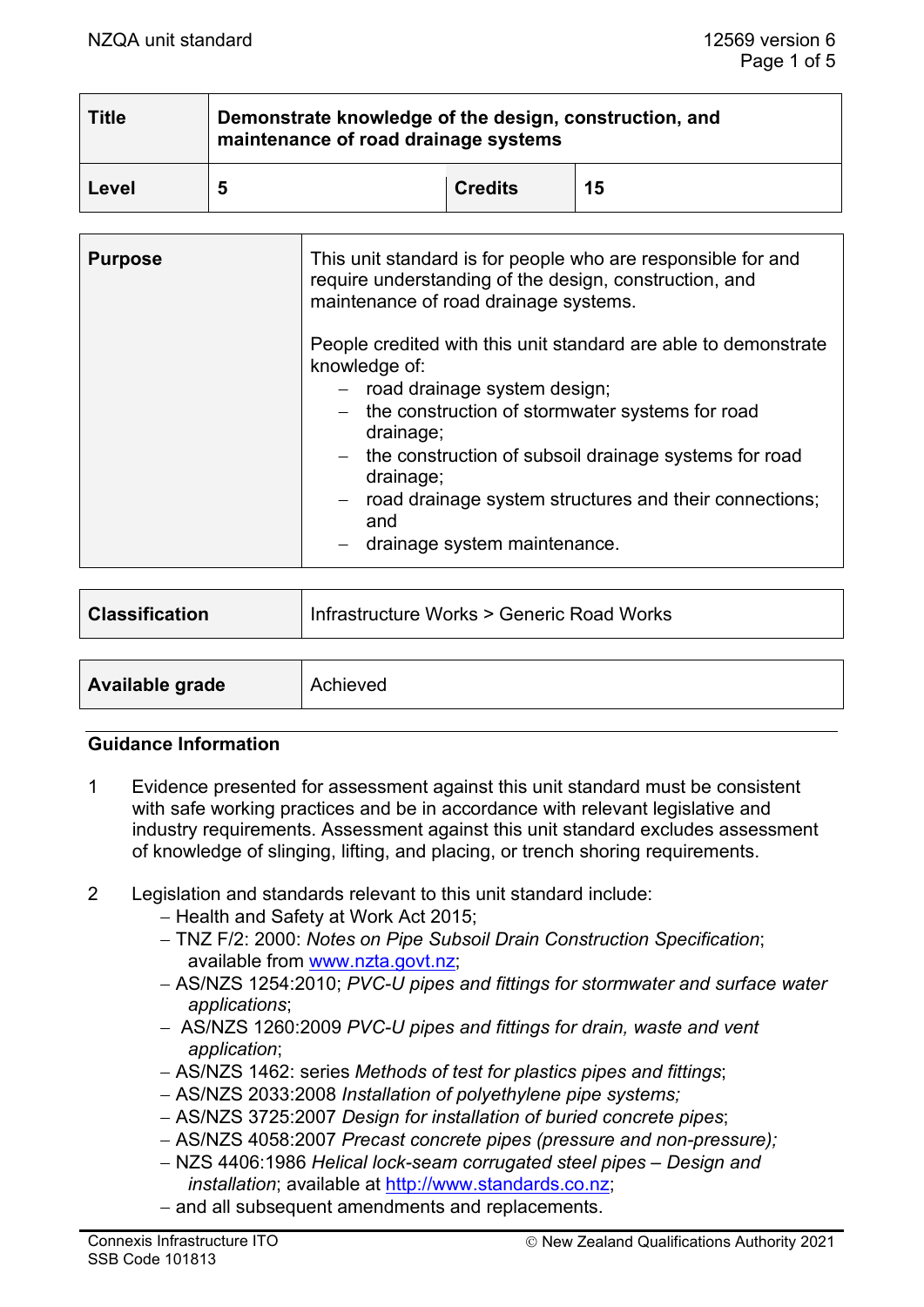## 3 Definitions

*Industry requirements* refer to relevant policies, processes, methodologies, industry codes of practice, site specific health and safety plans, standard operating procedures, site safety plans, quality plans, work plans, traffic management plans, contract work programmes, job safety analysis, safe work method statements, job instructions, manufacturer's requirements, contract specifications, manuals, procedural documents.

*Specialist structure* means drainage features such as pump stations, flood gates, and dams.

*Technical instructions* mean the defined procedures for the method of carrying out the construction process. For this unit standard they include manufacturers' instructions, local authority requirements, and Waka Kotahi New Zealand Transport Agency specifications and guidelines.

# **Outcomes and performance criteria**

## **Outcome 1**

Demonstrate knowledge of road drainage system design.

## **Performance criteria**

- 1.1 The main considerations involved in road drainage system design are identified and described in accordance with Waka Kotahi New Zealand Transport Agency and local authority requirements.
- 1.2 Methods for providing road drainage are identified and explained in relation to site conditions and local authority requirements.

Range road drainage – surface stormwater, pavement, subsoil; site conditions – steep slope, sand, permeable gravel, low water table, high water table, swamp, cambers, crossfall.

- 1.3 Methods for constructing drainage channels to relate to road pavement levels are identified and described.
	- Range one method each for open drain, kerb and channel.
- 1.4 Effects of different pavement compositions on drainage requirements are identified and explained.

Range chipseal, asphalt, unsealed.

## **Outcome 2**

Demonstrate knowledge of the construction of stormwater systems for road drainage.

## **Performance criteria**

2.1 Planning procedures for road drainage works are identified and described in accordance with contract specifications.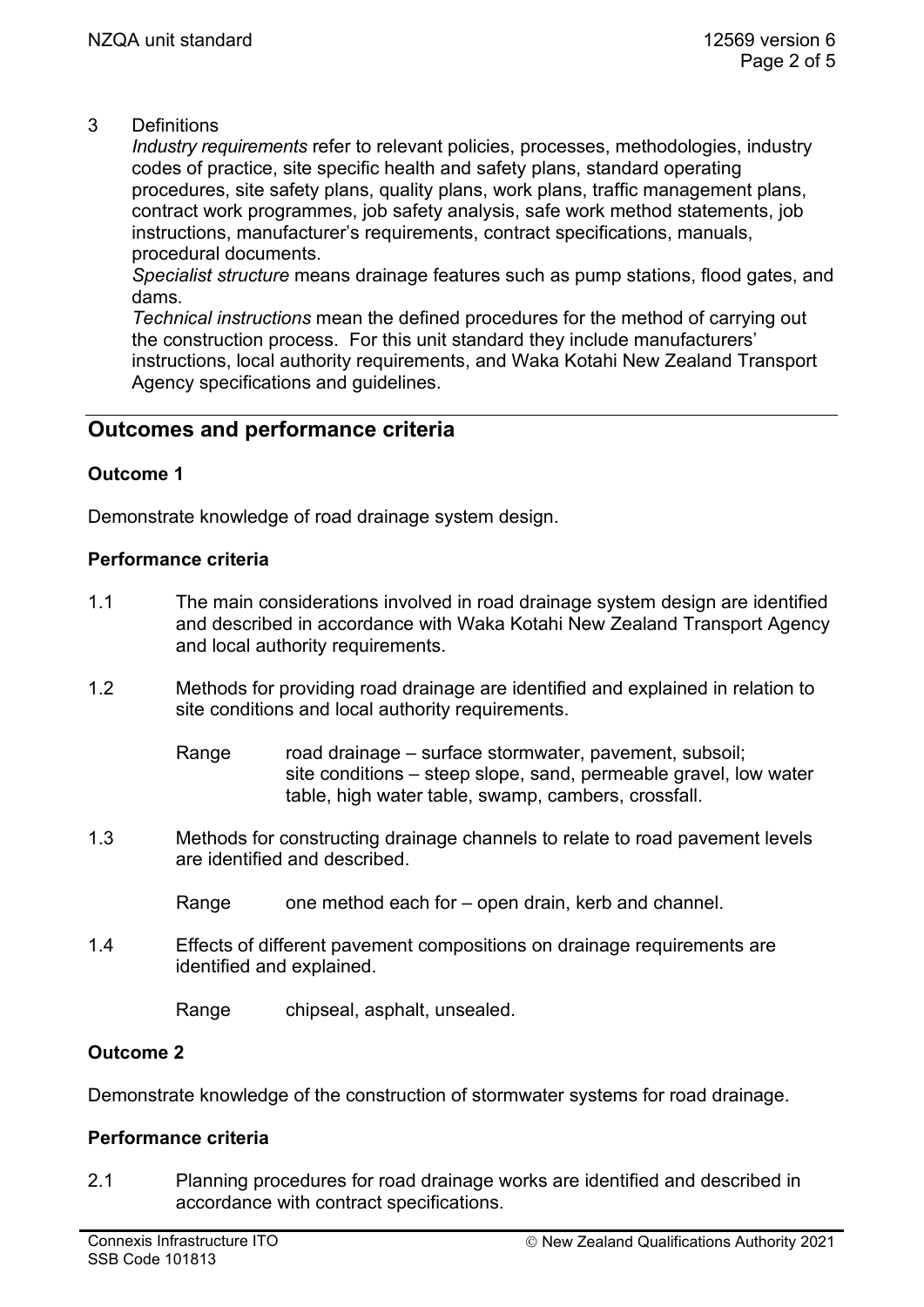- 2.2 The setting out of culvert lines is explained in accordance with technical instructions.
- 2.3 The determining of trench dimensions for road drainage stormwater systems is outlined in accordance with technical instructions.

Range clearances and fittings batter.

- 2.4 Methods for setting depth and gradient of trench for constructing road drainage stormwater systems are identified and described in accordance with technical instructions.
- 2.5 Placing of pipe bedding in trenches for road stormwater drainage is described in accordance with technical instructions.
- 2.6 The use of geotextiles in road drainage stormwater system construction is described in accordance with technical instructions.

## **Outcome 3**

Demonstrate knowledge of the construction of subsoil drainage systems for road drainage.

#### **Performance criteria**

- 3.1 Procedures for constructing subsoil drainage systems are determined and explained in accordance with contract specifications and technical instructions.
- 3.2 Requirements for setting out subsoil lines are determined and explained in accordance with technical instructions.
- 3.3 The determining of trench dimensions is explained in accordance with technical instructions.

Range clearances and fittings batter.

- 3.4 Methods for setting depth and gradient of trench are explained in accordance with technical instructions.
- 3.5 Installation of filter fabric is described in accordance with technical instructions.
- 3.6 Installation of filter aggregate is described in accordance with technical instructions.
- 3.7 Placing of pipe bedding in trenches is described in accordance with technical instructions.
- 3.8 Orientation of perforations when placing pipes is justified in accordance with technical instructions.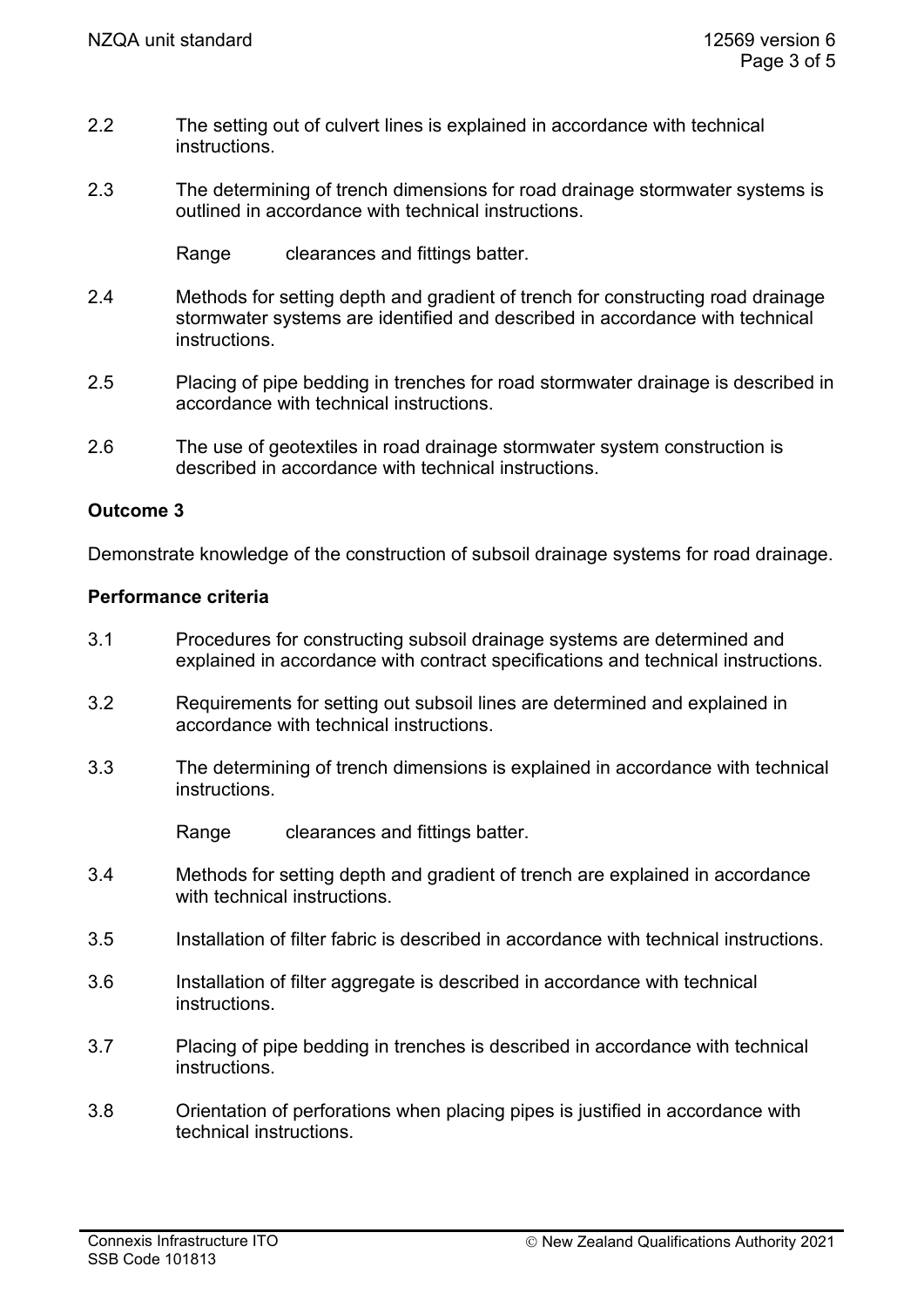## **Outcome 4**

Demonstrate knowledge of road drainage system structures and their connections.

Range sump, inspection chamber, access point, head wall, drop structure, specialist structure.

#### **Performance criteria**

- 4.1 The purpose and the effect of function on the design of road drainage system structures are identified and explained.
- 4.2 Requirements for the installation of drainage system structures are described and explained in accordance with technical instructions.

Range clearances and fittings batter.

4.3 Requirements for connecting pipes to drainage system structures are determined and explained in accordance with technical instructions.

## **Outcome 5**

Demonstrate knowledge of drainage system maintenance.

#### **Performance criteria**

5.1 Maintenance of drainage system is described in accordance with technical instructions.

> Range pavement drainage, underground stormwater pipes, subsoil drainage.

- 5.2 Maintenance of drains, culverts, and sumps is described in accordance with technical instructions.
- 5.3 Bridge drainage maintenance is described in accordance with technical instructions.
- 5.4 The repair of undermined culvert end-walls is described in accordance with technical instructions.

| <b>Planned review date</b> | 31 December 2026 |
|----------------------------|------------------|
|----------------------------|------------------|

## **Status information and last date for assessment for superseded versions**

| <b>Process</b> | <b>Version</b> | <b>Date</b>       | <b>Last Date for Assessment</b> |
|----------------|----------------|-------------------|---------------------------------|
| Registration   |                | 21 December 1998  | 31 December 2012                |
| Review         |                | 30 May 2000       | 31 December 2012                |
| <b>Review</b>  | 3              | 25 September 2006 | 31 December 2012                |